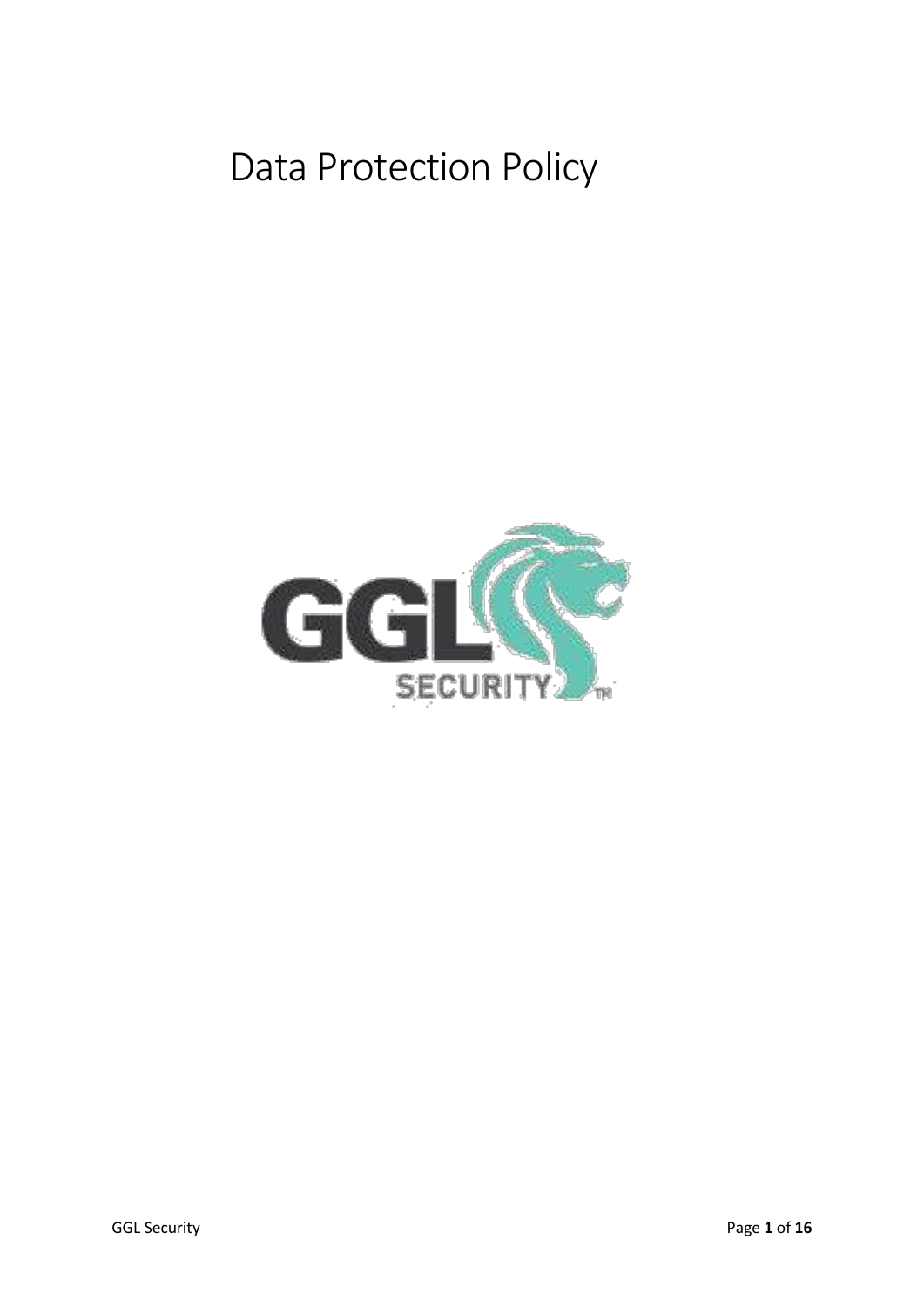# Contents

| Appointed Data Protection Officer / Co-Ordinator and Contacting GGL Security  16 |
|----------------------------------------------------------------------------------|
|                                                                                  |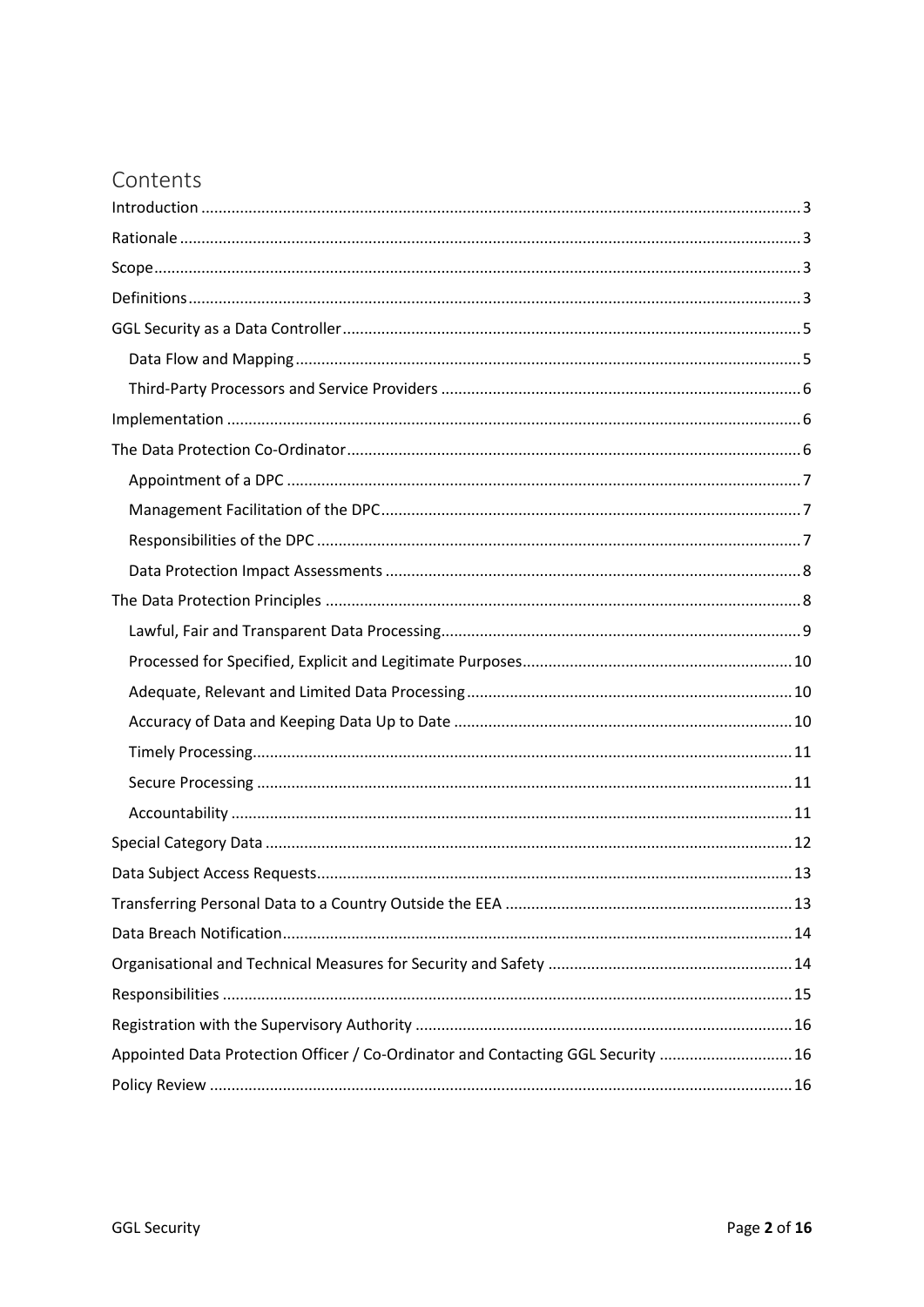## <span id="page-2-0"></span>Introduction

The purpose of this document is to provide a concise policy statement regarding the Data Protection obligations of GGL Security. This includes obligations in dealing with personal data, in order to ensure that GGL Security complies with the requirements of the relevant and applicable Data Protection Law.

## <span id="page-2-1"></span>Rationale

GGL Security must comply with the Data Protection principles set out in the relevant Data Protection Law.

- Data Protection Acts 1988 and 2003 (parts not repealed)
- Data Protection Act 2018
- ePrivacy Regulations 2011
- General Data Protection Regulation (EU Regulation 679/2016)
- *As and from date yet to be determined, ePrivacy Regulation currently in proposal form (EU Regulation Proposal)*

This Policy applies to all Personal Data collected, processed and stored by GGL Security in relation to its staff, service providers, clients and other connections in the course of its activities. GGL Security makes no distinction between the rights of Data Subjects who are employees, and those who are not. All are treated equally under this Policy.

## <span id="page-2-2"></span>Scope

The policy covers both personal and special category personal data held in relation to data subjects by GGL Security. The policy applies equally to personal data held in manual and automated form.

All Personal and Special Category Data will be treated with equal care by GGL Security. Both categories will be equally referred-to as Personal Data in this policy, unless specifically stated otherwise.

GGL Security is committed not only to the letter of the law, but also to the spirit of the law and places high importance on the correct, lawful and fair handling of all personal data, respecting the legal rights, privacy and trust of all individuals with whom it deals.

## <span id="page-2-3"></span>Definitions

For the avoidance of doubt, and for consistency in terminology, the following definitions will apply within this Policy.

| Data | This includes both automated and manual data.                 |
|------|---------------------------------------------------------------|
|      | Automated data means data held on computer or stored with the |
|      | intention that it is processed on computer.                   |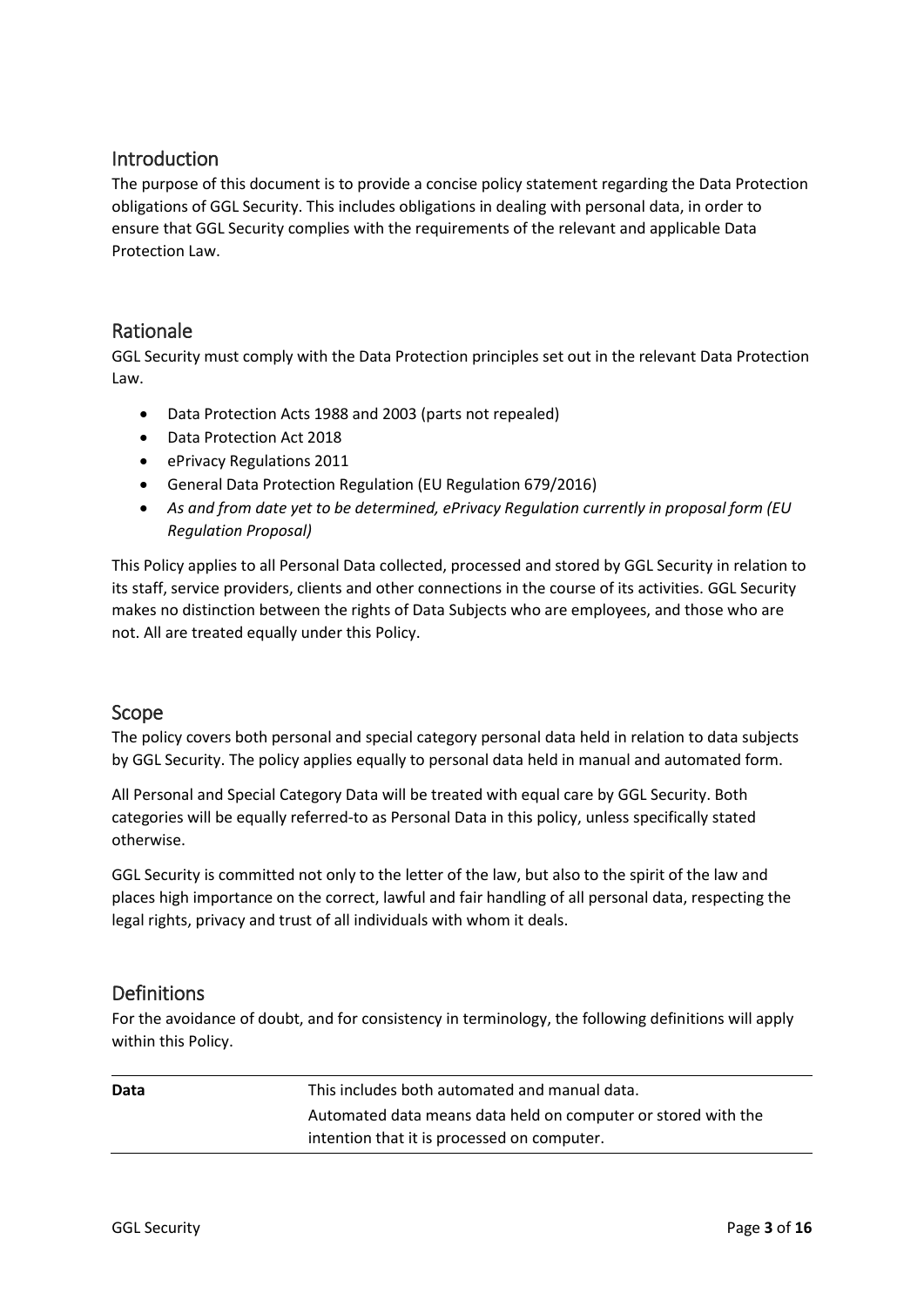|                                                 | Manual data means data that is processed as part of a relevant filing<br>system, or which is stored with the intention that it forms part of a<br>relevant filing system.                                                                                                                                                                                                                                         |
|-------------------------------------------------|-------------------------------------------------------------------------------------------------------------------------------------------------------------------------------------------------------------------------------------------------------------------------------------------------------------------------------------------------------------------------------------------------------------------|
| <b>Pseudonymous Data</b>                        | This data is still treated as personal data because it enables the<br>identification of individuals albeit via a key.                                                                                                                                                                                                                                                                                             |
| <b>Anonymous Data</b>                           | This data Is rendered anonymous because there is no way that an<br>individual can be identified from this data. Therefore, the GDPR does<br>not apply to such data.                                                                                                                                                                                                                                               |
| <b>Personal Data</b>                            | Information which relates to a living individual, who can be identified<br>either directly from that data, or indirectly in conjunction with other<br>data which is likely to come into the legitimate possession of the Data<br>Controller. (If in doubt, GGL Security refers to the definition issued by<br>the Article 29 Working Party and updated from time to time.)                                        |
| <b>Special Category Personal</b><br><b>Data</b> | A particular category of Personal data, relating to: Racial or Ethnic<br>Origin, Political Opinions, Religious, Ideological or Philosophical beliefs,<br>Trade Union membership, Information relating to mental or physical<br>health, information in relation to one's Sexual Orientation, information<br>in relation to commission of a crime and information relating to<br>conviction for a criminal offence. |
| <b>Data Controller</b>                          | A person or entity who, either alone or with others, controls the<br>content and use of Personal Data by determining the purposes and<br>means by which that Personal Data is processed.                                                                                                                                                                                                                          |
| Data Subject                                    | A living individual who is the subject of the Personal Data, i.e. to whom<br>the data relates either directly or indirectly.                                                                                                                                                                                                                                                                                      |
| <b>Data Processor</b>                           | A person or entity who processes Personal Data on behalf of a Data<br>Controller on the basis of a formal, written contract, but who is not an<br>employee of the Data Controller, processing such Data in the course of<br>his/her employment.                                                                                                                                                                   |
| <b>Data Protection Law</b>                      | Includes EU Regulations and National Law as listed above                                                                                                                                                                                                                                                                                                                                                          |
| <b>Data Protection Officer</b>                  | A person appointed by GGL Security to monitor compliance with the<br>appropriate Data Protection Law, to deal with Subject Access Requests,<br>and to respond to Data Protection queries from staff members and<br>service recipients. If a Data Protection Co-Ordinator has been<br>appointed, then they shall be referred to as a DPC in this document.                                                         |
| ePR                                             | The proposal for a new EU electronic Privacy Regulation (ePR) which is<br>still in proposal/draft form. This Regulation should come into effect<br>together with the GDPR but there may be a delay in implementation.                                                                                                                                                                                             |
| <b>GDPR</b>                                     | The new EU General Data Protection Regulation (GDPR) - Regulation<br>2016/679 which comes into effect in May 2018 and replaces the<br>current Data Protection Directive 95/46/EC and the national legislation<br>that has been implemented from the Directive.                                                                                                                                                    |
| <b>Processing</b>                               | Processing means performing any operation or set of operations on<br>data, including:<br>Obtaining, recording or keeping data;                                                                                                                                                                                                                                                                                    |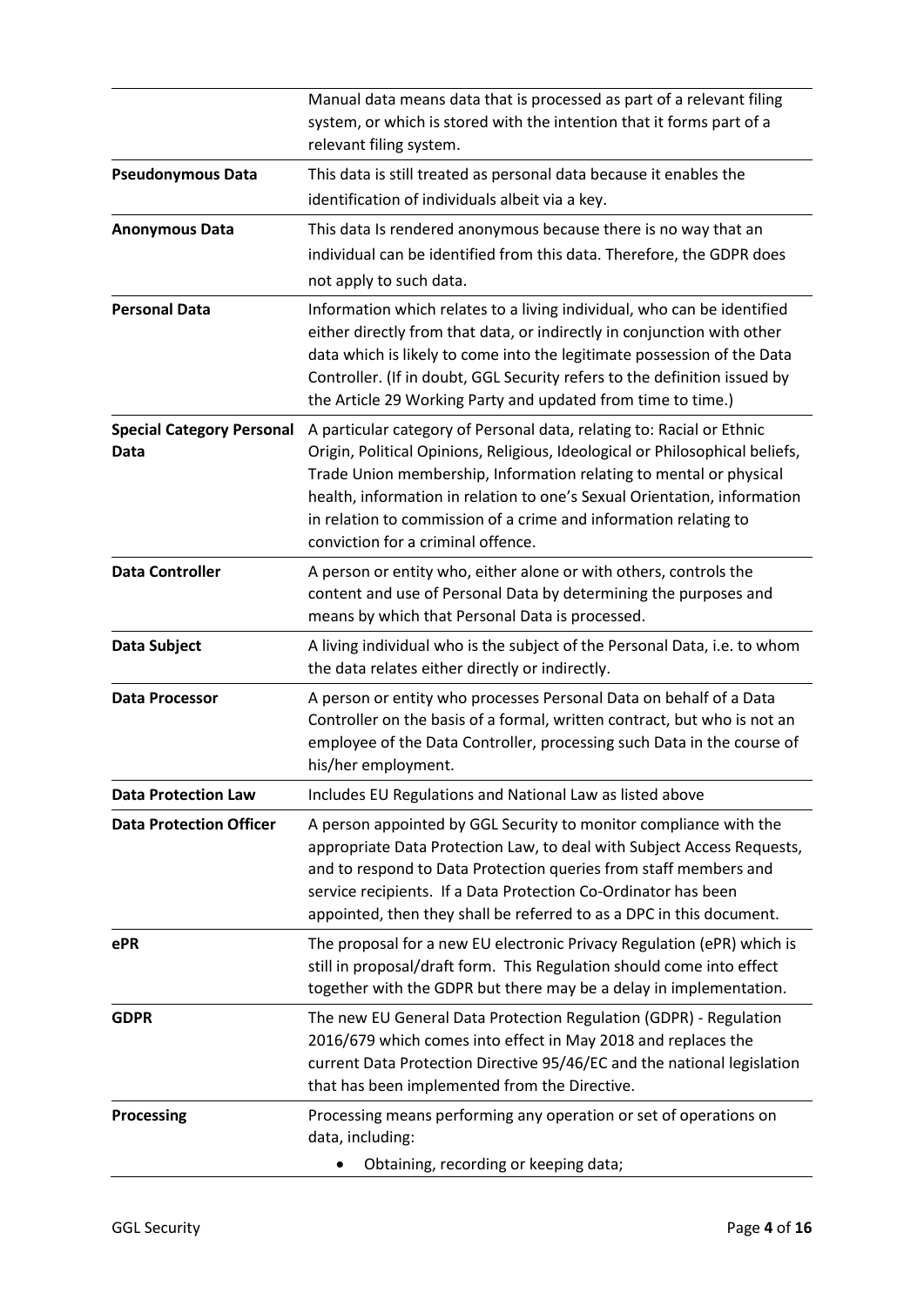|                               | Collecting, organising, storing, altering or adapting the data;<br>$\bullet$                                                                                                                                                                                                                                                                                         |
|-------------------------------|----------------------------------------------------------------------------------------------------------------------------------------------------------------------------------------------------------------------------------------------------------------------------------------------------------------------------------------------------------------------|
|                               | Retrieving, consulting or using the data;<br>$\bullet$                                                                                                                                                                                                                                                                                                               |
|                               | Disclosing the information or data by transmitting;<br>$\bullet$                                                                                                                                                                                                                                                                                                     |
|                               | Disseminating or otherwise making it available;<br>$\bullet$                                                                                                                                                                                                                                                                                                         |
|                               | Aligning, combining, blocking, erasing or destroying the data.<br>$\bullet$                                                                                                                                                                                                                                                                                          |
| <b>Relevant Filing System</b> | Any set of information in relation to living individuals which is not<br>processed by means of equipment operating automatically<br>(computers), and that is structured, either by reference to individuals,<br>or by reference to criteria relating to individuals, in such a manner that<br>specific information relating to an individual is readily retrievable. |

## <span id="page-4-0"></span>GGL Security as a Data Controller

In the course of its daily organisational activities, GGL Security acquires, processes and stores personal data in relation to:

- Potential Employees of GGL Security
- **Employees of GGL Security**
- Potential Customers of GGL Security
- Customers of GGL Security
- Third party service providers engaged by GGL Security
- Associates of GGL Security
- Industry Contacts of GGL Security

In accordance with Data Protection Law, this data must be acquired and managed fairly. Not all staff members will be expected to be experts in Data Protection Law. However, GGL Security is committed to ensuring that its staff have sufficient awareness of the Law in order to be able to anticipate and identify a Data Protection issue, should one arise. In such circumstances, staff must ensure that the Data Protection Officer or appointed Data Protection Co-Ordinator is informed, and in order that appropriate corrective action is taken.

Due to the nature of the services provided by GGL Security, there is regular and active exchange of personal data between GGL Security and its Data Subjects. In addition, GGL Security exchanges personal data with Data Processors on the Data Subjects' behalf.

This is consistent with the obligations of GGL Security under the terms of its contract with its Data Processors.

This policy provides the guidelines for this exchange of information, as well as the procedure to follow in the event that a staff member of GGL Security is unsure whether such data can be disclosed. In general terms, the staff member should consult with the Data Protection Officer or appointed Data Protection Co-Ordinator to seek clarification.

#### <span id="page-4-1"></span>Data Flow and Mapping

GGL Security has engaged in a data flow and mapping exercise in order to identify the elements of personal data that are being processed. GGL Security has documented data flows and data stores.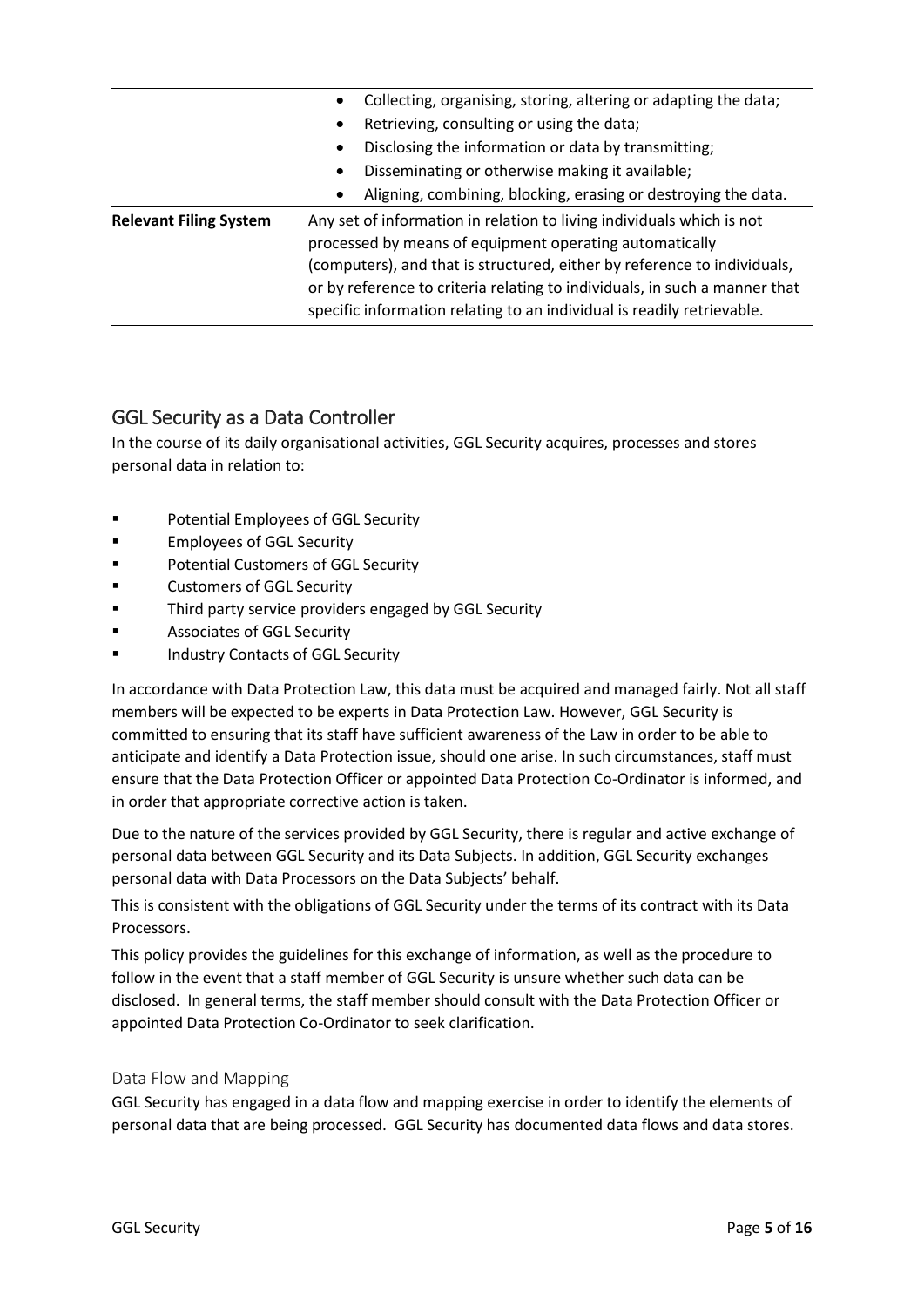#### <span id="page-5-0"></span>Third-Party Processors and Service Providers

In the course of its role as Data Controller, GGL Security engages a number of Third-Party Processors and Service Providers to process Personal Data on its behalf. Collectively, they are referred to as Data Processors. In each case, a formal, written contract is in place with the Processor, outlining their obligations in relation to the Personal Data, the specific purpose or purposes for which they are engaged, and the understanding that they will process the data in compliance with Data Protection Law.

<span id="page-5-1"></span>The following categories of data processors are used in the course of business:

- Cloud web hosting services with providers to do analytics, forms and scheduling.
- Business administration services that do document management, accounting and document verification.
- Payment service providers including the bank and payment processors.
- Location and CCTV monitoring tools
- Video and voice recording tools
- Social Media platforms

These categories may be updated from time to time and for an updated list of categories of data processors please contact the Data Protection Co-Ordinator.

#### Implementation

As a Data Controller, GGL Security processes Personal Data in a manner compliant with the Data Protection Law. Further, as a Data Controller, GGL Security ensures that any entity which processes Personal Data on its behalf (a Data Processor) does so in a manner compliant with the Data Protection Law.

Failure of the staff of GGL Security to process Personal Data in compliance with this policy may result in disciplinary proceedings. Failure of a Data Processor to manage the data of GGL Security in a compliant manner will be viewed as a breach of contract and will be pursued through the courts.

## <span id="page-5-2"></span>The Data Protection Co-Ordinator

As part of the General Data Protection Regulation (GDPR), it is not mandatory for GGL Security to have a formally appointed DPO, however GGL Security has appointed a Data Protection Co-Ordinator to fulfil the role of a DPO. This role facilitates compliance and ensures that in carrying out its "core activities" – the primary services provided by GGL Security - all private individuals' data held and processed by GGL Security, such as internal staff, GGL Security service users, and third parties, is appropriately protected in line with their regulatory rights.

The contact details of the DPC will be published to all data subjects (internal and external), and (if a DPO is appointed) also communicated to the relevant data protection authority. The latter is achieved by annually registering with the relevant data protection authority. The published details will include a postal address, a dedicated telephone number and a dedicated e-mail address. The name of the DPC does not need to be publicly published.

The DPC will be included in any matters involving data protection at the earliest possible stage, including privacy impact assessments, data processing activities that may affect data subjects and incidents which effect the data of subjects. This may involve the DPC attending middle and senior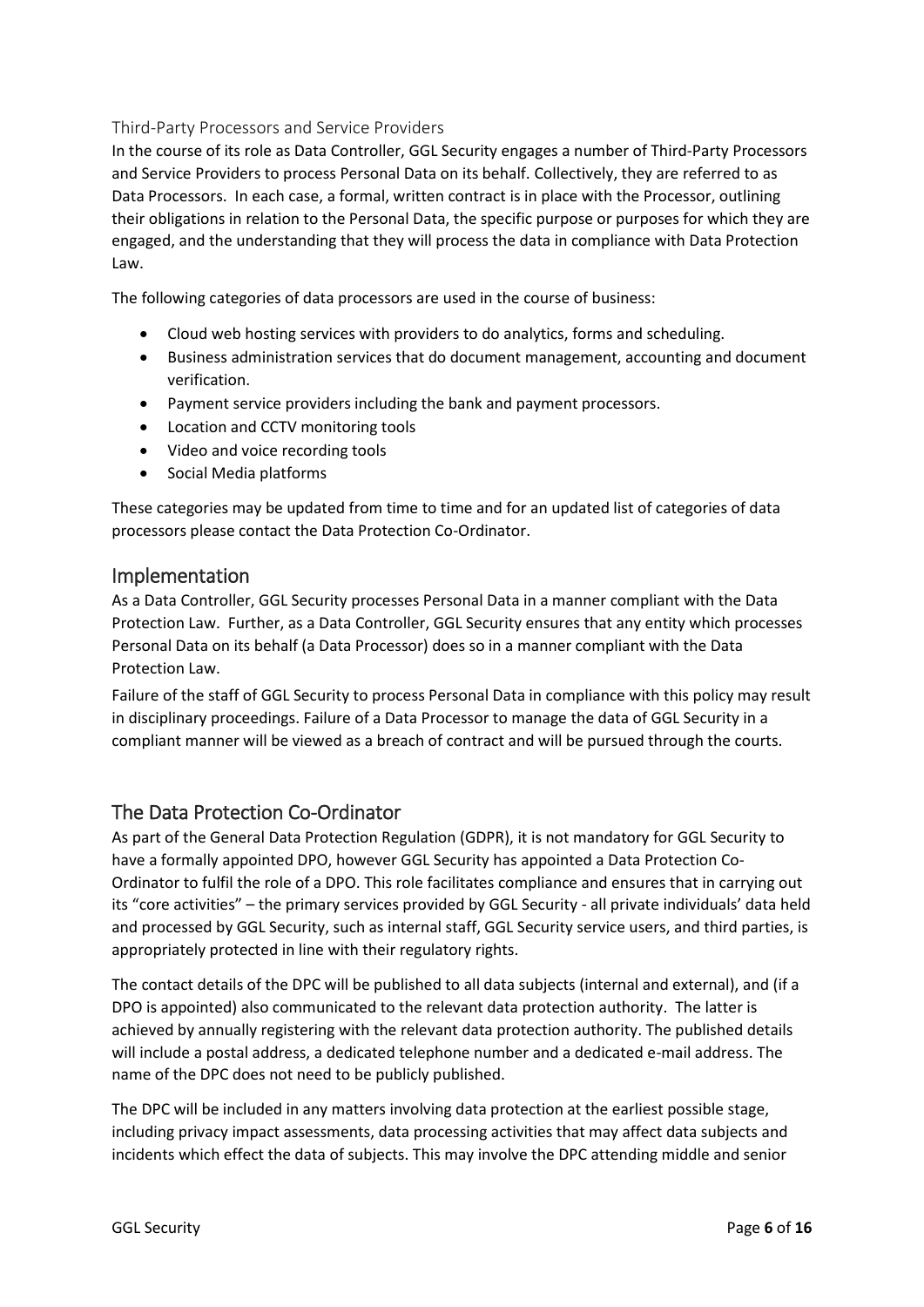management meetings. Where it is decided not to follow the DPC's advice, the matter of discussion, the discussion, the DPC recommendation, and the reasons for not adhering to the recommendation should be formally recorded.

#### <span id="page-6-0"></span>Appointment of a DPC

GGL Security has appointed a DPC to co-ordinate and facilitate data protection matters within GGL Security. The DPC has been appointed on the basis of professional qualities and knowledge of data protection law and practices. The DPC has been and will continue to be educated and upskilled in order to ensure best practice within their role as DPC. As far as possible, GGL Security shall avoid a situation where the DPC is presented with a conflict of interest in their regular duty to GGL Security and their duty toward data protection.

#### <span id="page-6-1"></span>Management Facilitation of the DPC

By Article 38(2) of the GDPR, GGL Security management will support the DPC by providing:

- the necessary resources to carry out his / her tasks, including finance, infrastructure (premises, facilities, and equipment), and staff where appropriate
- access to personal data and processing operations
- the resources for him / her to maintain their expert data protection knowledge such as continuous training
- active support by senior management
- adequate time to fulfil their DPC duties. A specific percentage of their weekly time should be dedicated to data protection activities
- communication of the DPC role and their activities to employees within GGL Security
- access to other services such as, but not limited to, HR, legal, IT, and security for support and information to fulfil their duties

The DPC will also not receive any instructions regarding the exercise of his / her tasks and must be in a position to perform his / her duties and tasks in an independent manner. The DPC cannot *"be dismissed or penalised by the controller GGL Security or the processor for performing [his / her] tasks."*

#### <span id="page-6-2"></span>Responsibilities of the DPC

The GDPR specifies that the DPC's role is to *"assist the controller or the processor to monitor internal compliance with this Regulation [GDPR]".* As such, the DPC must monitor the ongoing data processing and storage of personal data by GGL Security via:

- collection of information to identify processing activities
	- $\circ$  If required to do so by law, the DPC must maintain the "record of processing operations", a document required by the GDPR which details all the personal data processing activities of GGL Security
- analysis and checking the compliance of processing activities with GDPR, the Data Protection Acts, and internal policies
	- $\circ$  This will be accomplished via technical controls, reviews, assessments, and audits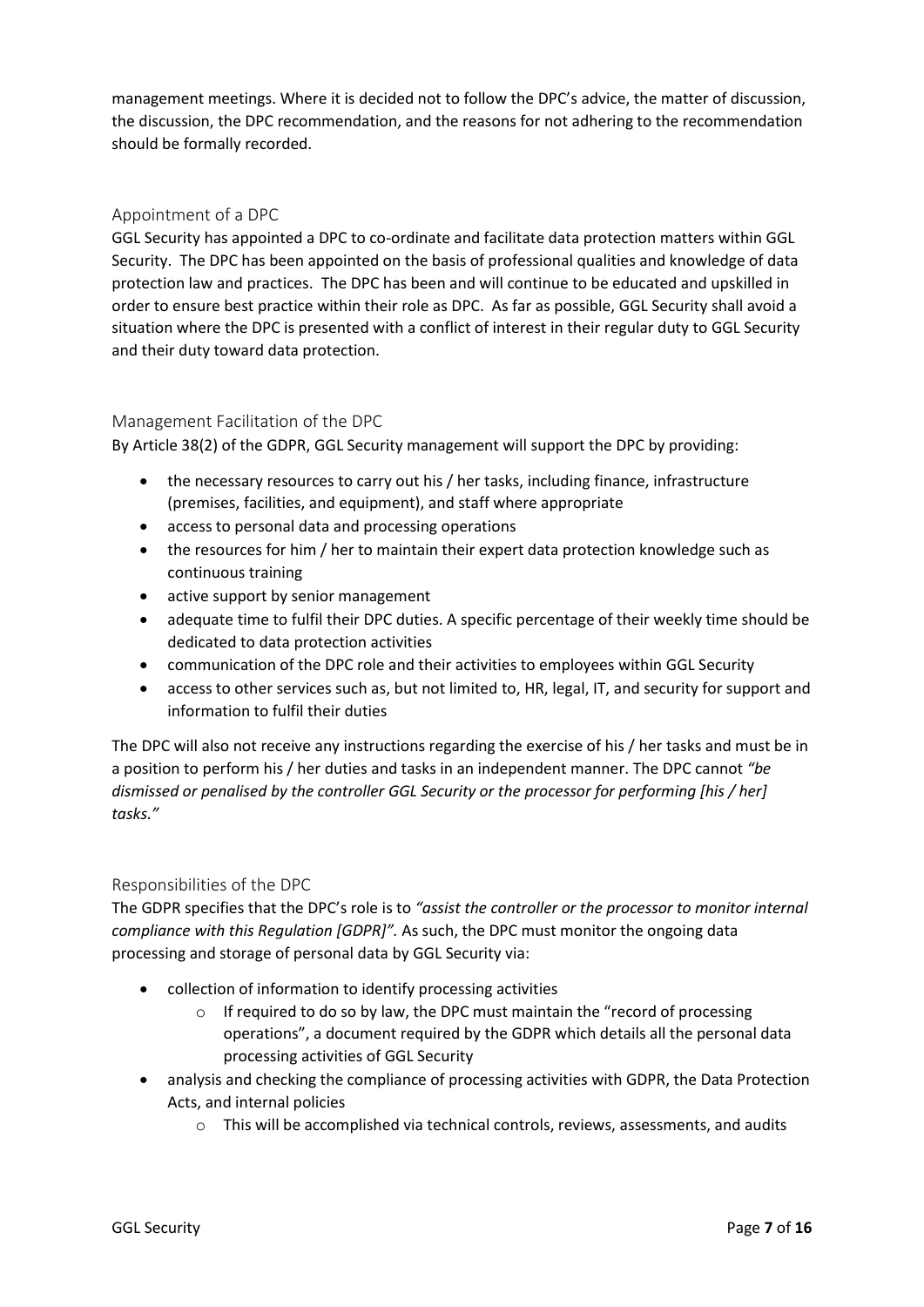- $\circ$  This also involves assigning responsibility for raising awareness and continuous internal data protection training for staff and management, and ensuring they are carried out adequately
- informing, advising, and issuing recommendations to management and employees of their obligations under the GDPR and the Data Protection Acts

Although the DPC is bound by secrecy / confidentiality concerning their tasks, they are encouraged to contact and seek advice from the relevant data protection authority.

#### <span id="page-7-0"></span>Data Protection Impact Assessments

Note that it is the task of GGL Security, not the DPO, to carry out Data Protection Impact Assessments (DPIAs) as necessary; however, the DPC provides advice and guidance at each stage of the DPIA as follows:

- whether or not to carry out a DPIA
- what methodology to follow when carrying out a DPIA
- whether to carry out the DPIA in-house or whether to outsource it
- what safeguards (including technical and organisational measures) to apply to mitigate any risks to the rights and interests of the data subjects
- whether or not the data protection impact assessment has been correctly carried out and whether its conclusions (whether or not to go ahead with the processing and what safeguards to apply) are in compliance with the GDPR

Again, where adherence is not paid to the DPC's advice, this should be formally recorded in the DPIA documentation.

## <span id="page-7-1"></span>The Data Protection Principles

This Policy aims to ensure compliance with the Regulation. The Regulation sets out the following principles with which any party handling personal data must comply. Article 5 in the GDPR states that all personal data must be:

- Processed lawfully, fairly and in a transparent manner in relation to the data subject;
- Collected for specified, explicit and legitimate purposes and not further processed in a manner that is incompatible with those purposes; further processing for archiving purposes in the public interest, scientific or historical research purposes or statistical purposes shall not be considered to be incompatible with the initial purposes subject to appropriate safeguards, and provided that there is no risk of breaching the privacy of the data subject.
- Adequate, relevant and limited to what is necessary in relation to the purposes for which it is processed;
- Accurate and where necessary, kept up to date; every reasonable step must be taken to ensure that personal data that is inaccurate, having regard to the purposes for which they are processed is erased or rectified without delay;
- Kept in a form which permits identification of data subjects for no longer than is necessary for the purposes for which the personal data is processed; personal data may be stored for longer periods insofar as the personal data will be processed solely for archiving purposes in the public interest, scientific or historical research purposes or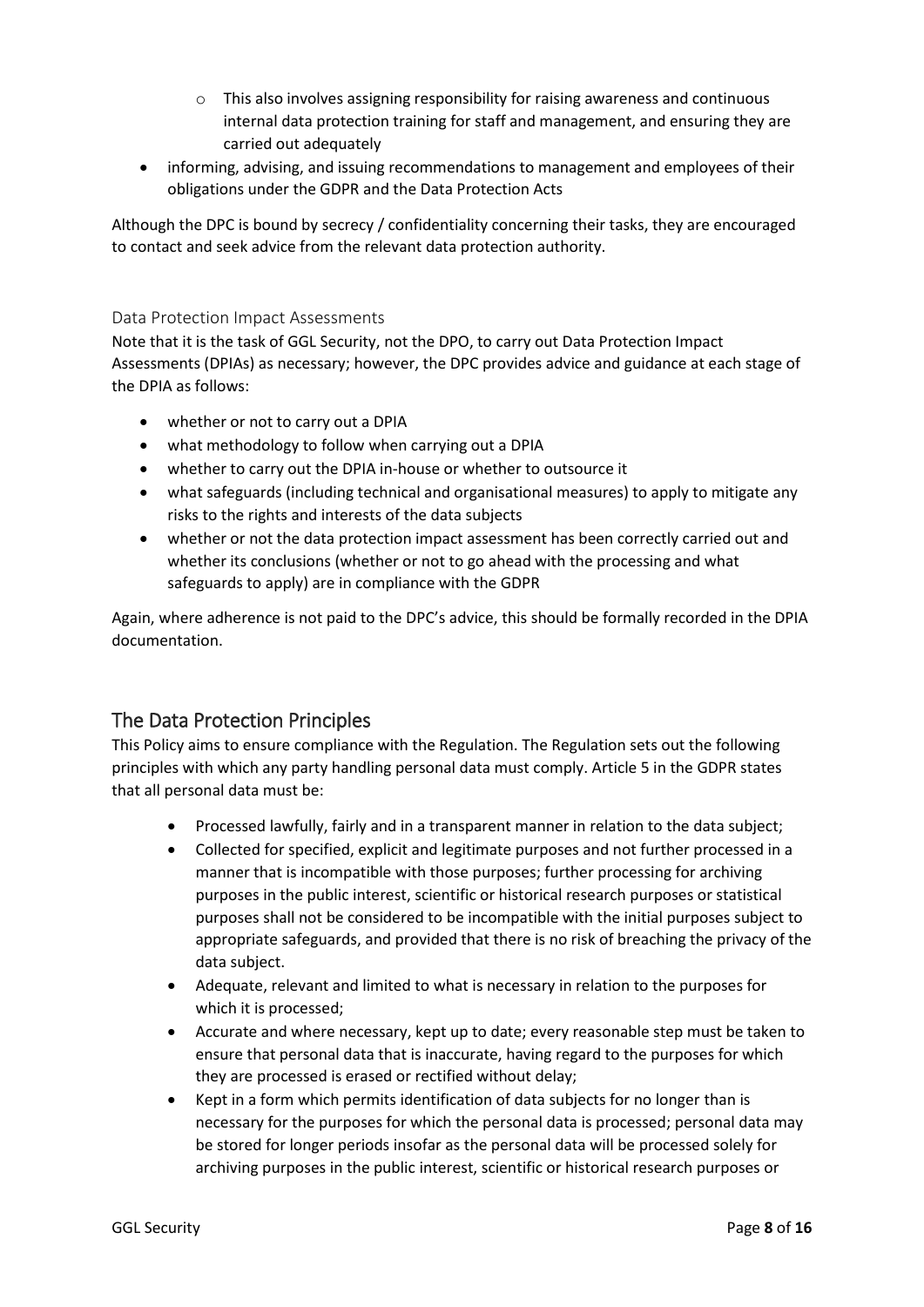statistical purposes subject to implementation of the appropriate technical and organisational measures required by the Regulation in order to safeguard the rights and freedoms of the data subject;

- Processed in a manner that ensures appropriate security of the personal data, including protection against unauthorised or unlawful processing and against accidental loss, destruction or damage, using appropriate technical or organisational measures;
- Article 5(2) states that the Controller is responsible for and must be able to demonstrate compliance with the Data Protection Principles.

#### <span id="page-8-0"></span>Lawful, Fair and Transparent Data Processing

The Regulation seeks to ensure that personal data is processed lawfully, fairly and transparently, without adversely affecting the rights of the data subject. The Regulation states that processing of personal data shall be lawful if at least one of the following applies:

- Processing is necessary for the **purposes of the legitimate interests** pursued by the controller or by a third party, except where such interests are overridden by the fundamental rights and freedoms of the data subject which require protection of personal data, in particular where the data subject is a child;
- Processing is necessary for the **performance of a contract** to which the data subject is a party or in order to take steps at the request of the data subject prior to entering into a contract;
- Processing is necessary for **compliance with a legal obligation** to which the controller is subject;
- The data subject has **given consent** to the processing of his or her personal data for one or more specific purposes;
- Processing is necessary in order to **protect the vital interests** of the data subject or of another natural person;
- Processing is necessary for the performance of a task carried out in the **public interest** or in the exercise of official authority vested in the controller.

GGL Security will ensure that at least one of the conditions outlined above will be satisfied whenever any processing activities take place.

In order to obtain personal data fairly and in a transparent manner, GGL Security will make the data subject aware of the following at the time the data is collected directly:

- Identity of the controller and the Data Protection Officer or appointed Data Protection Co-Ordinator
- Purpose and legal basis for processing. An explanation of the legitimate interest of GGL Security will be provided if it is being used as the legal basis.
- Data subject's rights to withdraw consent, request access, rectification or restriction of processing.
- Data subject's rights to complain to the relevant data protection authority
- Recipients of the personal data.
- Storage periods or criteria used to determine the length of storage.
- Legal basis for intended international transfer of data to a third country or organisation, including the fact that either the receiving country has an adequacy decision from the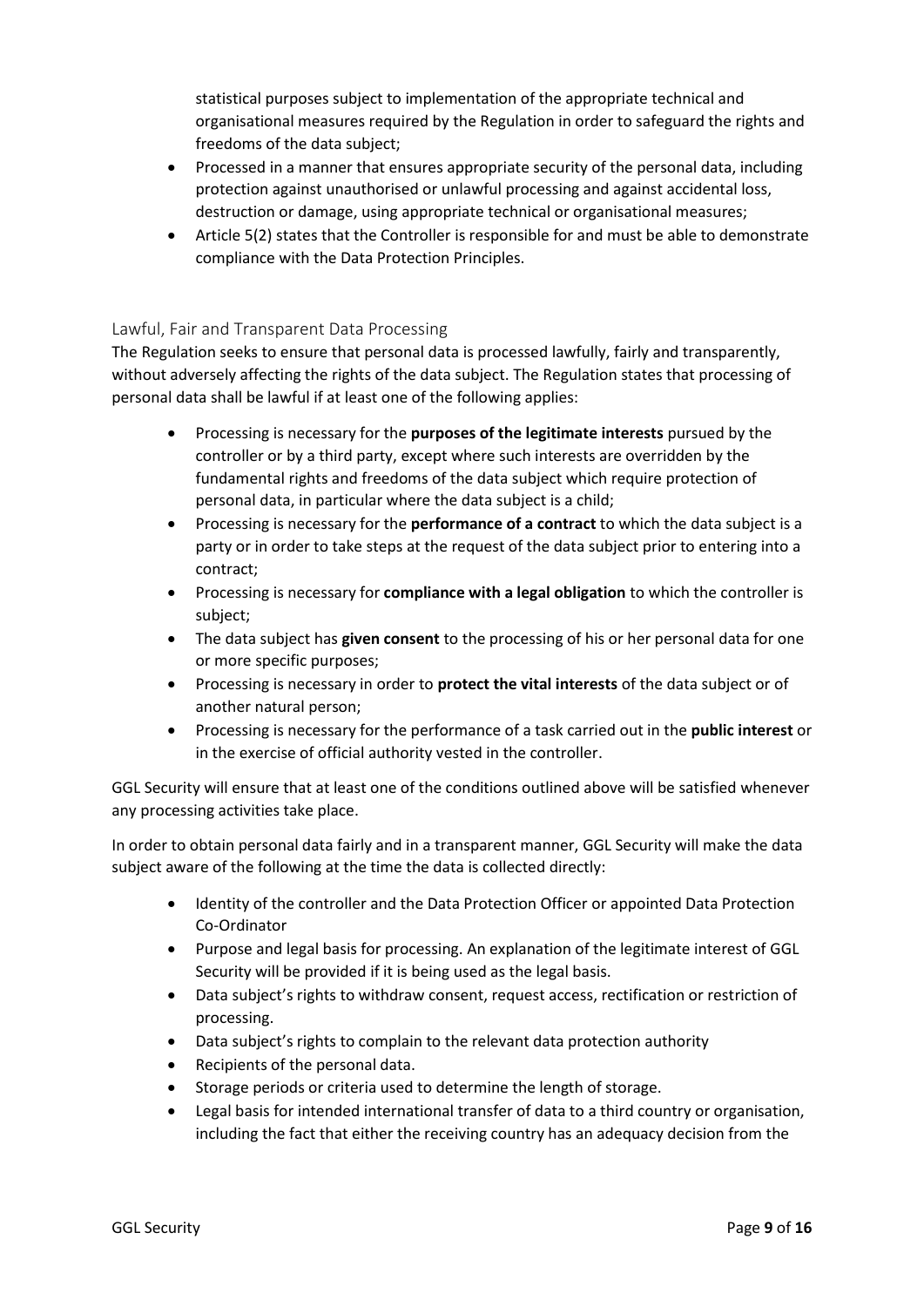relevant data protection authority or other appropriate safeguards are in place and how to obtain a copy.

In situations where the data is not being collected directly from the data subject, GGL Security will provide the source along with the other information listed above to the data subject within a reasonable period after obtaining the data but not more than one month. Information will not be provided to the data subject if it will require disproportionate effort or it would render it impossible or seriously impair the purpose of the data processing.

GGL Security will place a Fair Processing Notice in a highly visible position, if it intends to record activity on CCTV or video.

The Data Subject's data will not be disclosed to a third party other than to a party contracted to GGL Security and operating on its behalf.

#### <span id="page-9-0"></span>Processed for Specified, Explicit and Legitimate Purposes

GGL Security follows this purpose limitation principle and only collects and processes personal data for the specific purposes set out in the "Record of Processing Activities" document held by GGL Security. The purposes for which we process personal data will be informed to data subjects at the time their personal data is collected or not more than a month if obtained from a third party.

GGL Security will not further process personal data in a manner that is incompatible with those purposes unless:

- the consent of the data subject has been obtained, or
- if the further processing is for archiving purposes in the public interest or scientific and historical research or statistical purposes and the appropriate safeguards are in place and there is no risk of breaching the privacy of the data subject.

#### <span id="page-9-1"></span>Adequate, Relevant and Limited Data Processing

GGL Security follows this data minimisation principle and only collect and process personal data for and to the extent necessary for the specific purpose(s) informed to data subjects.

#### <span id="page-9-2"></span>Accuracy of Data and Keeping Data Up to Date

GGL Security will ensure that all personal data collected and processed is kept accurate and up-todate. The accuracy of data will be checked when it is collected and thereafter, see below. Where any inaccurate or out-of-date data is found, all reasonable steps will be taken without delay to amend or erase that data, as appropriate.

- Remind Data Subjects on an annual basis to inform GGL Security of any changes to their details.
- Conduct periodic reviews and audits to ensure that relevant data is kept accurate and up-to-date.
- Conduct annual audit to establish the need to keep certain Personal Data.
- Amend inaccurate data which has been notified to GGL Security by the Data Subject or is revealed as a result of a subject access request.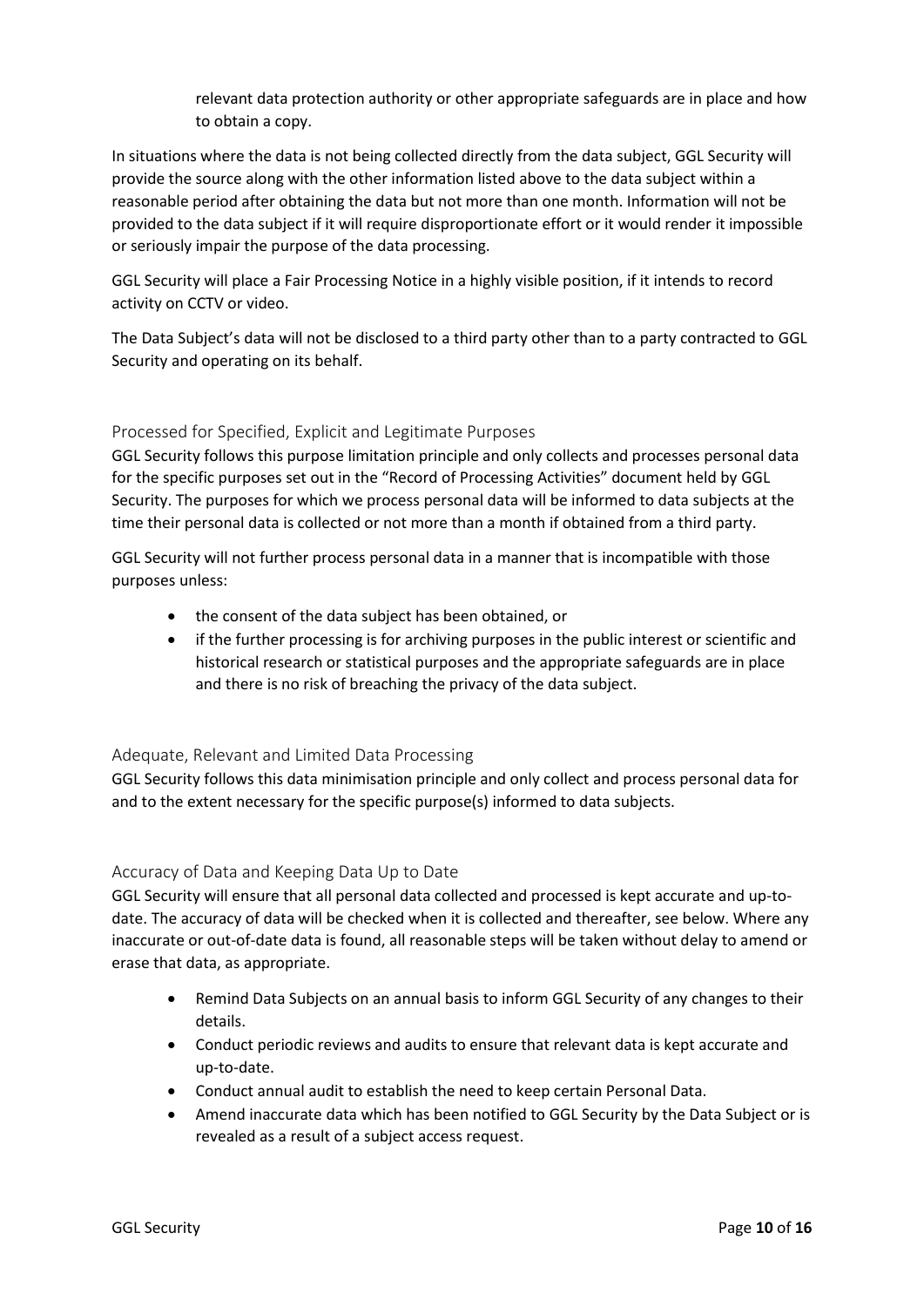#### <span id="page-10-0"></span>Timely Processing

GGL Security follows this storage limitation principle and does not keep personal data for any longer than is necessary in light of the purposes for which that data was originally collected and processed.

GGL Security will verify whether statutory data retention periods exist in relation to the type of processing e.g., personal data may need to be kept in order to comply with tax, health and safety, or employment regulations etc. If the law is silent, internal data retention periods will be set to meet the storage limitation principle.

Retention periods will be set considering the purpose or purpose for which the data is collected and used, and once the storage periods expire, data will be securely deleted/destroyed in the absence of a sound new lawful basis to retain it. However, personal data may be stored for longer periods by GGL Security insofar as the personal data will be processed solely for archiving purposes in the public interest, scientific, historical research or statistical purposes ensuring appropriate safeguards are in place i.e. irreversibly anonymised.

GGL Security keeps record of this in a Data Retention Schedule.

#### <span id="page-10-1"></span>Secure Processing

GGL Security will ensure that all personal data collected and processed is kept secure and protected against unauthorised or unlawful processing and against accidental loss, destruction or damage. The state of technological development, the cost of implementing the measures, the nature of the data concerned and the degree of harm that might result from unauthorised or unlawful processing are all considered when GGL Security are determining the security measures that are put in place.

#### <span id="page-10-2"></span>Accountability

Under the GDPR, organisations are obliged to demonstrate that their processing activities are compliant with the Data Protection Principles. The principle of accountability seeks to guarantee the enforcement of the Principles.

GGL Security will demonstrate compliance in the following ways:

- If required by law, by keeping an internal record of all personal data collected, held or processed as per Article 30 - "Records of Processing Activities". Upon request, these records will be disclosed to the relevant data protection authority. GGL Security is currently not required to maintain this record as GGL Security enjoys an exception in this regard.
	- When GGL Security is acting as a Data Controller this record will contain the following:
		- Contact details of the Controller/representative/Data Protection Officer
		- List of personal data being processed
		- Categories of data subjects
		- Processing activities
		- Categories of recipients with whom the data will be shared
		- **Retention periods**
		- Deletion methods
		- International transfers and measures in place to ensure they are lawful
		- Detailed descriptions of the security measures implemented in respect of the processed data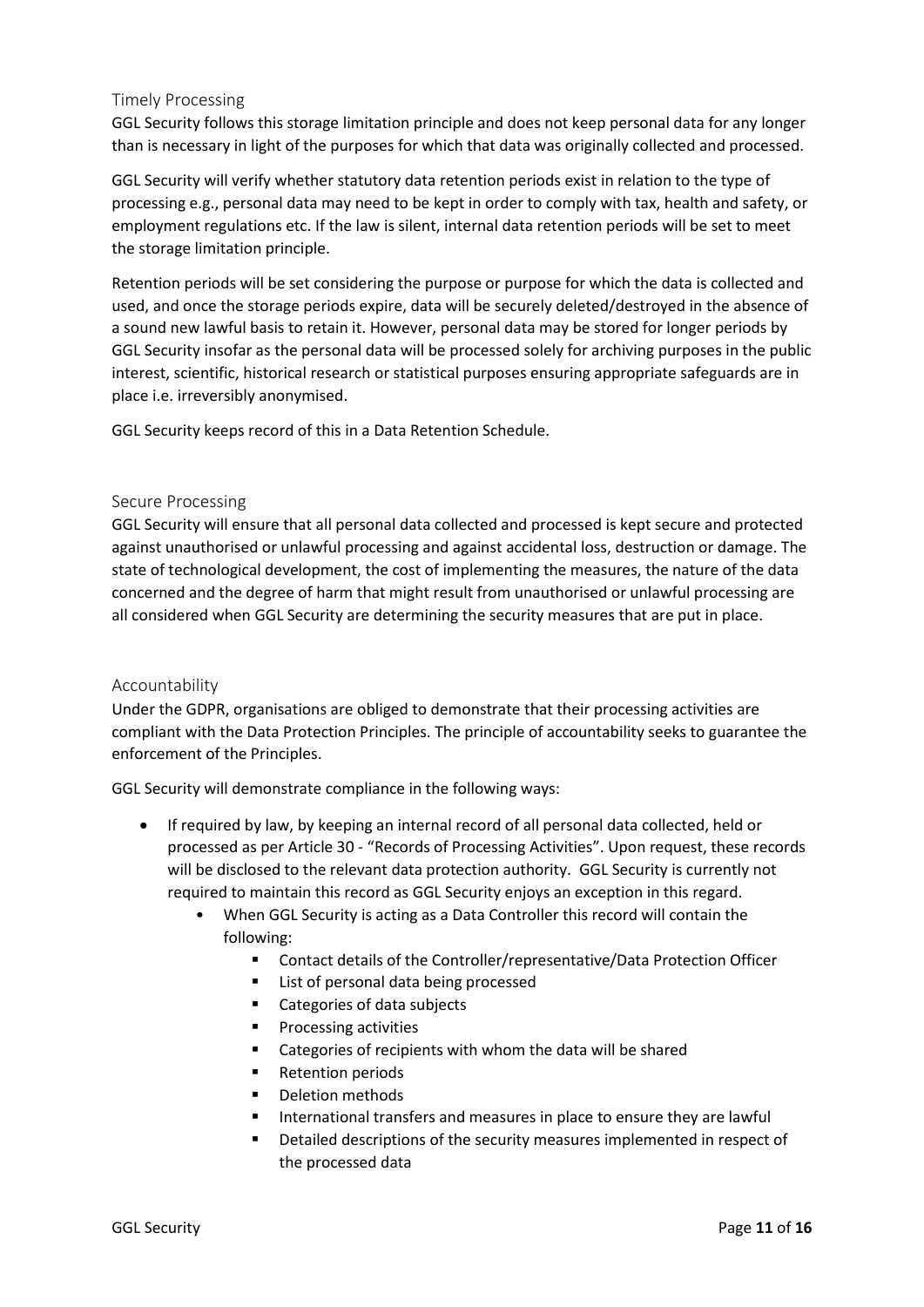- When GGL Security is acting as a Data Processor this record will contain the following:
	- Name of Controller
	- Name of Data Protection Officer
	- Categories of processing carried out on behalf of the Controller
	- International transfers and measures in place to ensure they are lawful
- In order to assess the potential risks arising out of any new processing activity the GDPR requires organisations to conduct a Data Protection Impact Assessment (DPIA). GGL Security will demonstrate its compliance by carrying out Assessments whenever any new processing activity is proposed, especially where it involves new technologies, resulting in a high degree of risk for data subjects. After the PIA has been carried out and if all the risks cannot be mitigated, then GGL Security will consult with the relevant data protection authority. The DPIA will be overseen by the Data Protection Officer or appointed Data Protection Co-Ordinator of GGL Security and the DPIAs will be filed and retained as proof of compliance.
- GGL Security will appoint a Data Protection Officer if required i.e. if its core data processing activities involve:
	- Regular and systematic monitoring of data subjects on a large scale; or
	- Processing special category personal data on a large scale.
- GGL Security maintains a data protection document framework i.e. policies & procedures, training records etc.
- GGL Security ensures that data protection by design is addressed throughout the life cycle of any processing activity but especially at the time of planning the means and type of processing and during the processing itself. Necessary safeguards are integrated into the systems of GGL Security with the use of data minimisation and pseudonymisation as privacy enhancing tools. GGL Security assess the risks of a process and tries to mitigate those risks in order to meet the data protection by design requirements.
- GGL Security also ensures that data protection by default is implemented by choosing the most data protective setting as the default i.e. users will have to opt in to any settings that presents greater risks. By default, only the personal data that is necessary is processed.

## <span id="page-11-0"></span>Special Category Data

At times GGL Security may be required to process special category data. The Data Subject will be notified of this at the data collection point. GGL Security will only process special category data on one of the following grounds:

- Explicit Consent The individual has given their clear and unambiguous explicit consent.
- Legal obligation related to employment The processing is necessary for the purposes of carrying out a legal obligation and exercising specific rights of GGL Security or of the individual in the field of employment, social security law or for a collective agreement.
- Vital interests The processing is necessary to protect the vital interests of the individual or of another person where the data subject is physically or legally incapable of giving consent.
- Not-for-Profit bodies The processing is carried out in the course of the legitimate activities, with appropriate safeguards by the Not-for-Profit body and on condition that the processing only relates to members or related persons, or to former members of the body, or to persons who have regular contact with it in connection with its purposes and the personal data is not disclosed outside that body without consent.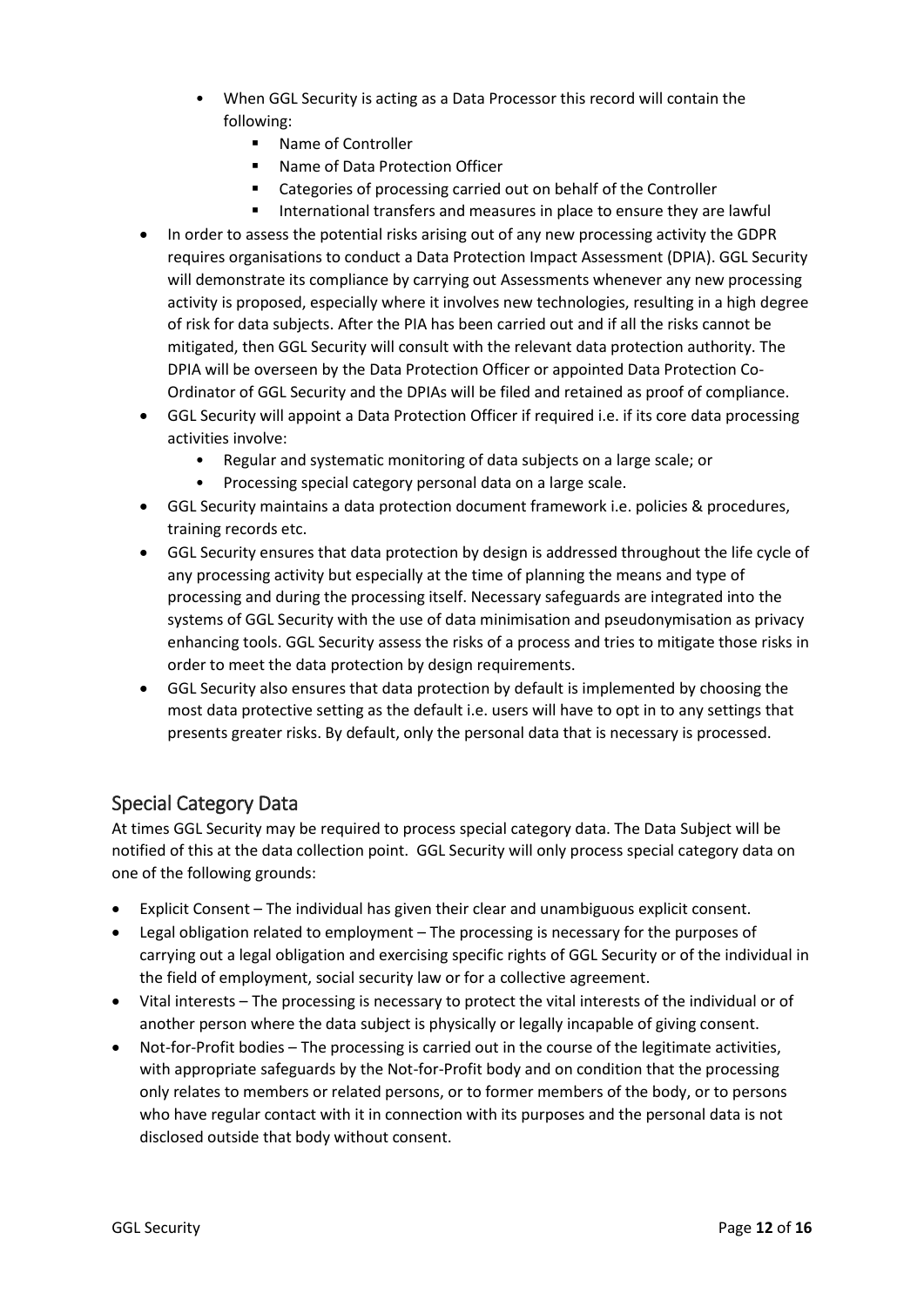- Public Information the processing relates to personal data which is manifestly made public by the individual.
- Legal Claims The processing is necessary for the establishment, exercise or defence of legal claims or whenever courts are acting in their judicial capacity.
- Substantial public interest The processing is necessary for reasons of substantial public interest.
- Healthcare The processing is necessary for the purposes of preventive or occupational medicine, (i.e., healthcare purposes), for the assessment of the working capacity of the employee, medical diagnosis, the provision of health or social care or treatment or the management of health or social care systems and services on the basis of EU or Irish law, or pursuant to contract with a health professional and is subject to suitable safeguards.
- Public Heath- The processing is necessary for reasons of public interest purposes and is subject to suitable safeguards.
- Archiving The processing is necessary for archiving scientific or historical research purposes or statistical purposes and based on EU or Irish law.

## <span id="page-12-0"></span>Data Subject Access Requests

As part of the day-to-day operation of GGL Security, the staff of GGL Security engage in active and regular exchanges of information with Data Subjects. Where a formal request is submitted by a Data Subject in relation to the data held by GGL Security, such a request gives rise to access rights in favour of the Data Subject. Data Subjects can exercise their rights by contacting the Data Protection Officer or appointed Data Protection Co-Ordinator utilising the contact details listed herein.

Where a formal request is submitted by a Data Subject in relation to the data held by GGL Security, such a request gives rise to access rights in favour of the Data Subject, the Regulation sets out the following rights applicable to data subjects:

- The right to be informed (see above);
- The right of access;
- The right of rectification;
- The right to erasure (also known as the "right to be forgotten");
- The right to restrict processing;
- The right to data portability;
- The right to object;
- Rights with respect to automated decision-making and profiling.
- The right to withdraw consent

There are specific time-lines (30 days) within which GGL Security must respond to the Data Subject, depending on the nature and extent of the request. The staff of GGL Security will ensure that, where necessary, such requests are forwarded to the Data Protection Officer or appointed Data Protection Co-Ordinator in a timely manner, and they are processed as quickly and efficiently as possible.

## <span id="page-12-1"></span>Transferring Personal Data to a Country Outside the EEA

At this stage, GGL Security as Data Controller does not transfer personal data to countries outside the EEA. However, if GGL Security does transfer ("transfer" includes making available remotely) other personal data to countries outside the Economic European Area (EEA) then the following will apply.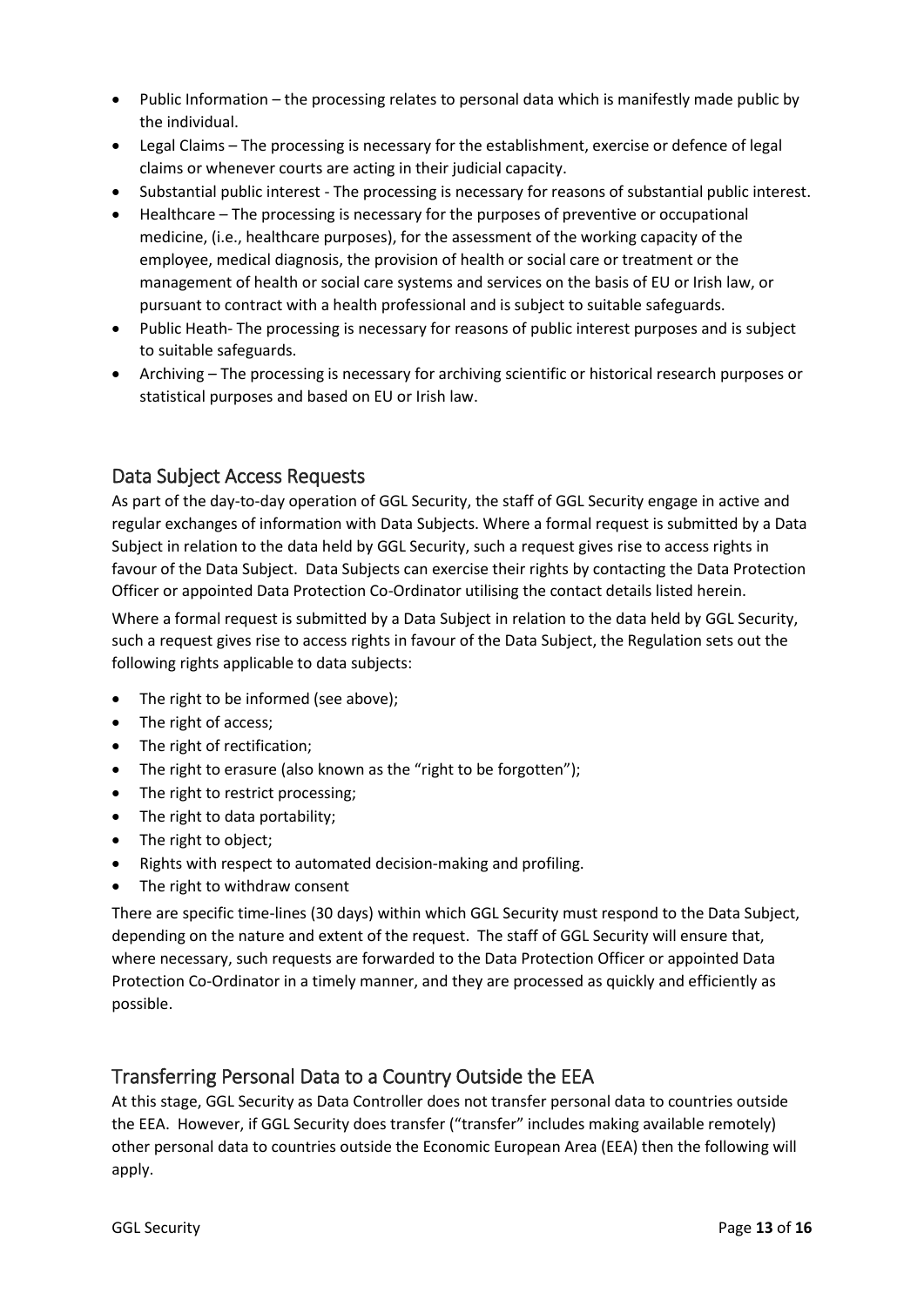The transfer of personal data to a "third country" i.e. outside the EEA, will only take place if one or more of the following applies:

- Is a country that the European Commission has determined to have an adequate level of protection for personal data;
- The transfer is to a country (or international organisation) which provides appropriate safeguards in the form of a legally binding agreement between public authorities or bodies; binding corporate rules; standard data protection clauses adopted by the European Commission; compliance with an approved code of conduct approved by a supervisory authority; certification under an approved certification mechanism as provided for in the Regulation; contractual clauses agreed and authorised by the competent supervisory authority; or provisions inserted into administrative arrangements between public authorities or bodies authorised by the competent supervisory authority;
- The transfer is made with the informed consent of the relevant data subject(s);
- The transfer is necessary for the performance of a contract between the data subject and GGL Security (or for pre-contractual steps taken at the request of the data subject);
- The transfer is necessary for important public interest reasons;
- The transfer is necessary for the conduct of legal claims;
- The transfer is necessary to protect the vital interests of the data subjects or other individuals where the data subject is physically or legally unable to give their consent; or
- The transfer is made from a register that, under relevant data protection law, is intended to provide information to the public and which is open for access by the public in general or otherwise to those who are able to show a legitimate interest in accessing the register.

## <span id="page-13-0"></span>Data Breach Notification

If a Data Subject becomes aware of a Data Breach, then the Data Subject is encouraged to contact the Data Protection Officer or Data Protection Co-Ordinator immediately with all known information.

It should be noted that GGL Security treat data breaches very seriously and any employee who becomes aware of a likely data breach and fails to notify the Data Protection Officer or Data Protection Co-Ordinator or, if GGL Security has in place, a member of the Data Protection Committee may be subject to the disciplinary procedure of GGL Security depending on the severity of the breach.

# <span id="page-13-1"></span>Organisational and Technical Measures for Security and Safety

GGL Security shall ensure that the following organisational measures are taken with respect to the collection, holding, and processing of personal data:

- All employees, agents, contractors, or other parties working on behalf of GGL Security handling personal data:
	- Will be appropriately trained to do so;
	- Must ensure that any and all of their employees who are involved in the processing of personal data are held to the same conditions as those relevant employees of GGL Security arising out of this Policy and the Regulation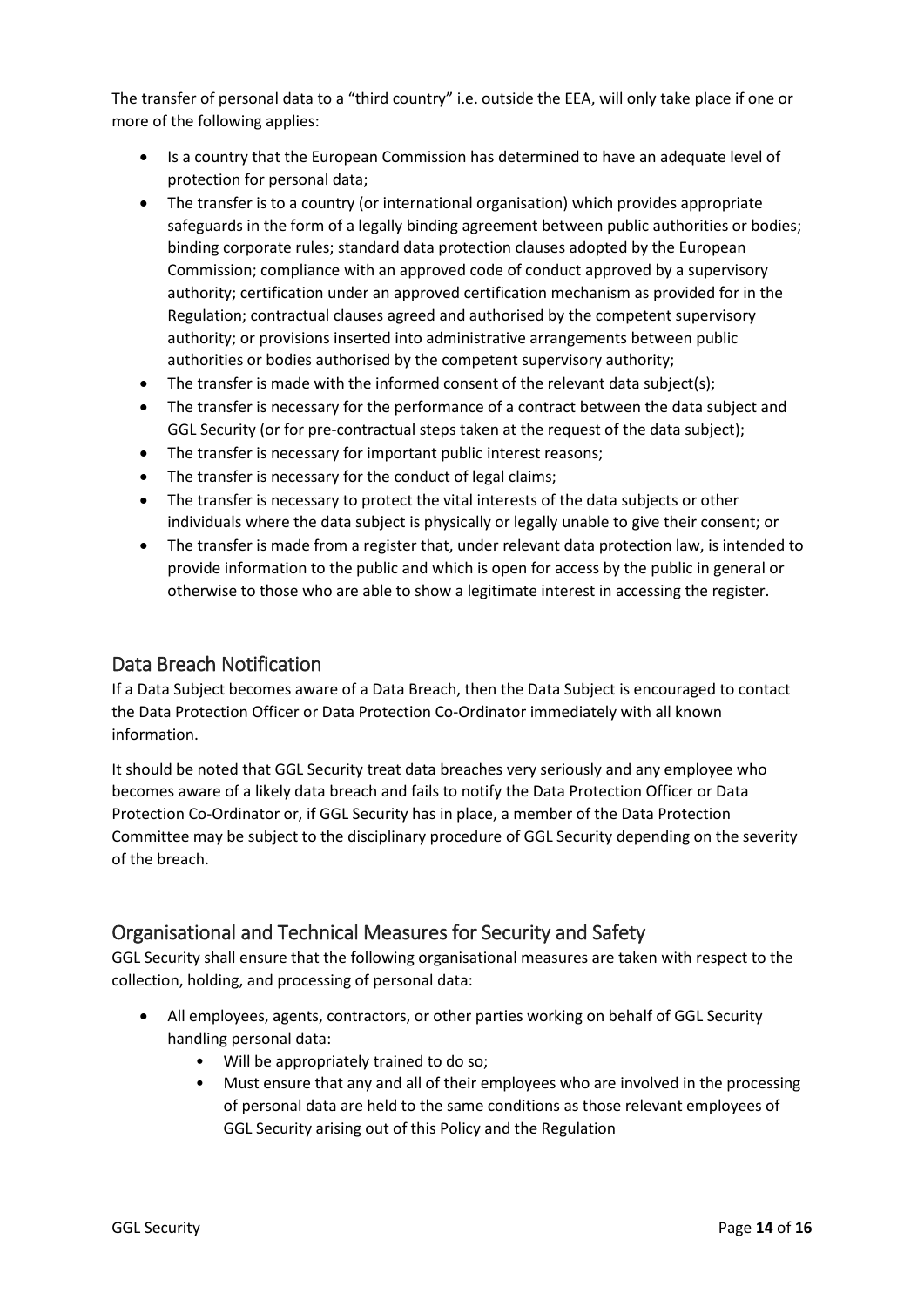- Bound to do so in accordance with the principles of the Regulation and this Policy by contract
- All employees, agents, contractors, or other parties working on behalf of GGL Security:
	- Will be made fully aware of both their individual responsibilities and the responsibilities of GGL Security under the Regulation and under this Policy and will be provided with an opportunity to read this Policy. A document stating that this document has been read and understood should be signed by all relevant parties.
	- That need access to and use of, personal data in order to carry out their assigned duties correctly will have access to personal data held by GGL Security.
- Methods of collecting, holding and processing personal data will be regularly evaluated and reviewed;
- The performance of those employees, agents, contractors, or other parties working on behalf of GGL Security handling personal data shall be regularly evaluated and reviewed.
- Only people who are authorised to use the data can access it. GGL Security will ensure that only authorised persons have access to any personal or special category data held by GGL Security. Employees are required to maintain the confidentiality of any data to which they have access.

GGL Security shall ensure that the following technical measures are taken with respect to the collection, holding, and processing of personal data:

- Secure lockable desks and cupboards: Desks and cupboards should be kept locked if they hold confidential information of any kind. (Personal information is always considered confidential.)
- Methods of disposal: Paper documents should be shredded. Discs containing data should be physically destroyed when they are no longer required.
- Equipment: Data users should ensure that individual monitors do not show confidential information to passers-by and that they log off from their PC when it is left unattended.

## <span id="page-14-0"></span>Responsibilities

Everyone who works for or with GGL Security has some responsibility for ensuring data is collected, stored and handled appropriately.

Each team that handles personal data must ensure that it is handled and processed in line with this policy and data protection principles.

However, these people have key areas of responsibility:

- The **board of directors** is ultimately responsible for ensuring that [GGL Security] meets its legal obligations.
- The Data Protection Co-Ordinator is responsible for:
	- $\circ$  Keeping the board updated about data protection responsibilities, risks and issues.
	- o Reviewing all data protection procedures and related policies, in line with an agreed schedule.
	- o Arranging data protection training and advice for the people covered by this policy.
	- o Handling data protection questions from staff and anyone else covered by this policy.